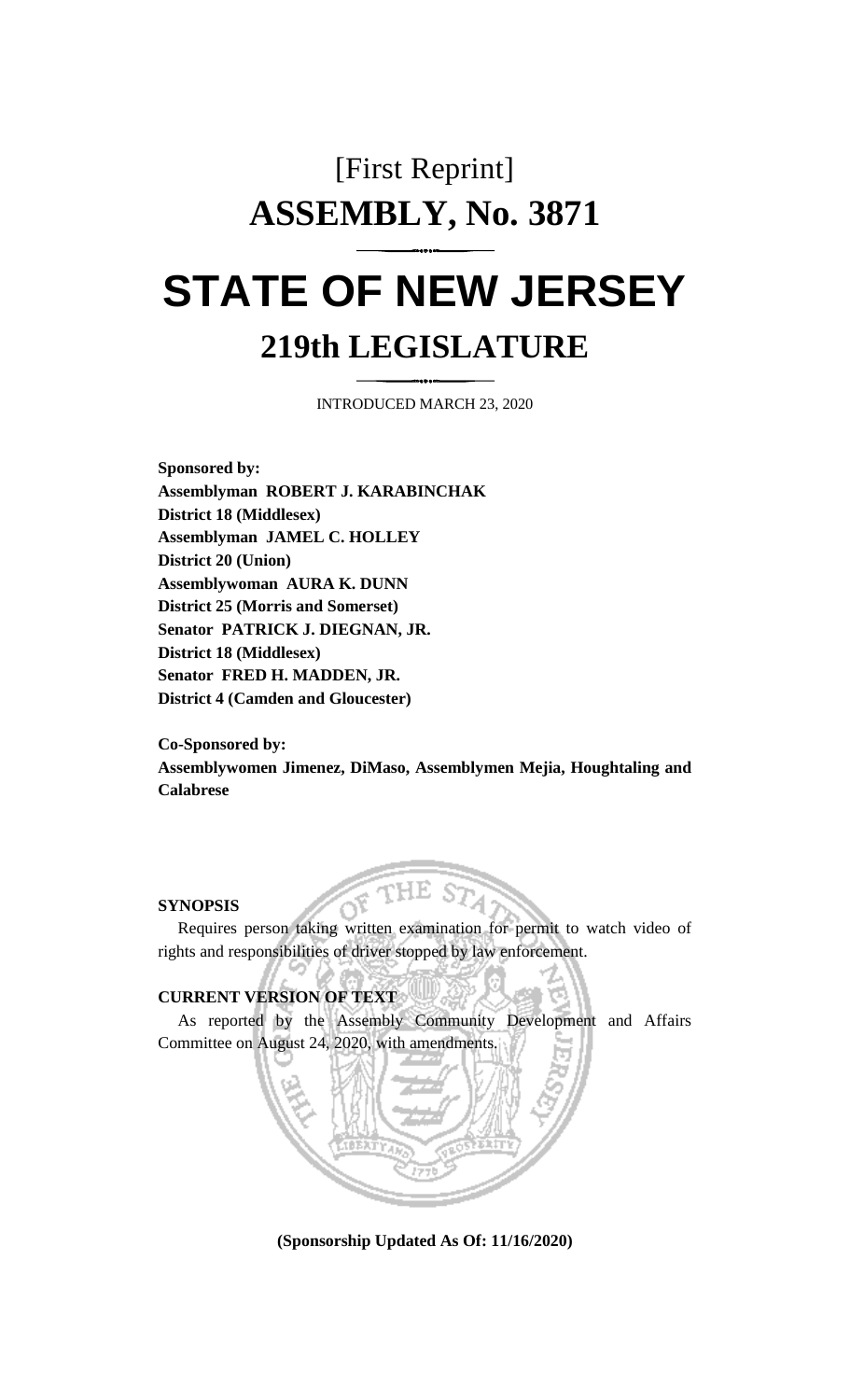**AN ACT** concerning motor vehicle driver education and amending R.S.39:3-10.

 **BE IT ENACTED** *by the Senate and General Assembly of the State of New Jersey:*

1. R.S.39:3-10 is amended to read as follows:

 39:3-10. A person shall not drive a motor vehicle on a public highway in this State unless the person is under supervision while participating in a behind-the-wheel driving course pursuant to section 6 of P.L.1977, c.25 (C.39:3-13.2a) or is in possession of a validated permit, or a probationary or basic driver's license issued to that person in accordance with this article.

 A person under 18 years of age shall not be issued a basic license to drive motor vehicles, and a person shall not be issued a validated permit, including a validated examination permit, until the applicant has passed a satisfactory examination and other requirements as to the applicant's ability as an operator. The examination shall include: a test of the applicant's vision; the applicant's ability to understand traffic control devices; the applicant's knowledge of safe driving practices, including the dangers of driving a vehicle in an aggressive manner, which shall include, but not be limited to, unexpectedly altering the speed of a vehicle, making improper or erratic traffic lane changes, disregarding traffic control devices, failing to yield the right of way, and following another vehicle too closely; the applicant's knowledge of operating a motor vehicle in a manner that safely shares the roadway with pedestrians, cyclists, skaters, riders of motorized-scooters, and other non-motorized vehicles, which shall include, but not be limited to, passing a cyclist on the roadway, recognizing bicycle lanes, navigating intersections with pedestrians and cyclists, and exiting a vehicle without endangering pedestrians and cyclists; the applicant's knowledge of the effects that ingestion of alcohol or drugs has on a person's ability to operate a motor vehicle; the applicant's knowledge of the dangers of carbon monoxide poisoning from motor vehicles and techniques for the safe operation and proper maintenance of a motor vehicle; the applicant's knowledge of portions of the mechanism of motor vehicles as is necessary to insure the safe operation of a vehicle of the kind or kinds indicated by the applicant; and the applicant's knowledge of the laws and ordinary usages of the road. The examination shall be made available in English and each of the three languages, other than English, most commonly spoken in the State, as determined by the chief administrator. The chief administrator shall periodically, and at least every five years, verify the three languages, other than English, most commonly spoken in the State.

**EXPLANATION – Matter enclosed in bold-faced brackets [thus] in the above bill is not enacted and is intended to be omitted in the law.**

**Matter underlined thus is new matter.**

**Matter enclosed in superscript numerals has been adopted as follows: Assembly ACD committee amendments adopted August 24, 2020.**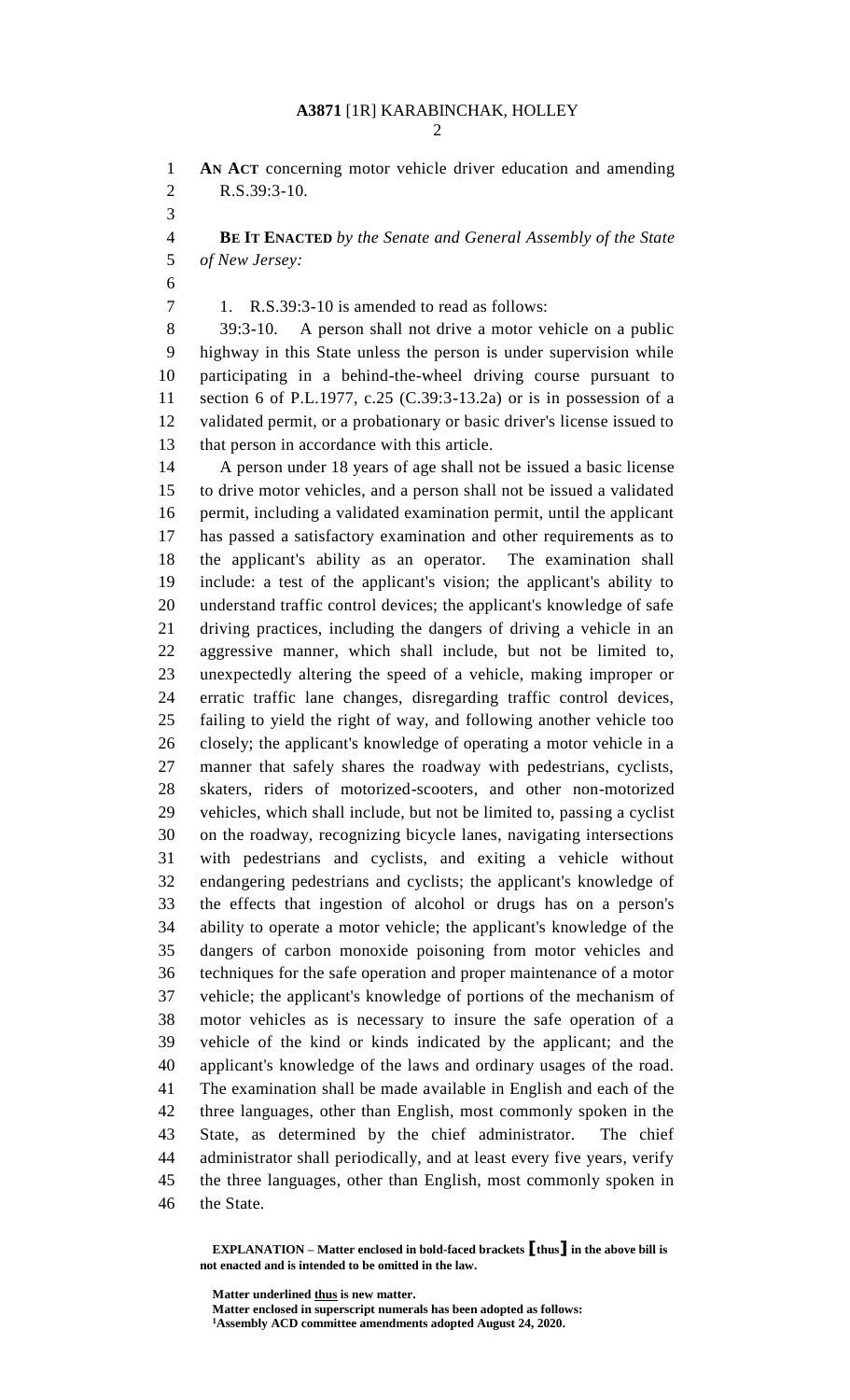A person shall not sit for an examination for any permit without exhibiting photo identification deemed acceptable by the commission, unless that person is a high school student participating in a course of automobile driving education approved by the State Department of Education and conducted in a public, parochial, or private school of this State, pursuant to section 1 of P.L.1950, c.127 (C.39:3-13.1).

8 Prior to taking an examination for <sup>1</sup>[a validated] any<sup>1</sup> permit, a person shall watch a video created by the commission, in conjunction with the Attorney General, explaining the rights and 11 responsibilities of a driver stopped by a law enforcement officer. 12 <sup>1</sup>The video shall be used for informational purposes only and shall 13 not be used in any criminal proceeding involving a driver stopped by a law enforcement officer.**<sup>1</sup>** 

 The commission may waive the written law knowledge examination for any person 18 years of age or older possessing a valid driver's license issued by any other state, the District of Columbia, or the United States Territories of American Samoa, Guam, Northern Mariana Islands, Puerto Rico, or the Virgin Islands. The commission shall be required to provide that person with a booklet that highlights those motor vehicle laws unique to New Jersey. A road test shall be required for a probationary license and serve as a demonstration of the applicant's ability to operate a vehicle of the class designated. During the road test, an applicant may use a rear visibility system, parking sensors, or other technology installed on the motor vehicle that enables the applicant to view areas directly behind the vehicle or alerts the applicant of obstacles while parking.

 A person shall not sit for a road test unless that person exhibits photo identification deemed acceptable by the commission. A high school student who has completed a course of behind-the-wheel automobile driving education approved by the State Department of Education and conducted in a public, parochial, or private school of this State, who has been issued a special learner's permit pursuant to section 1 of P.L.1950, c.127 (C.39:3-13.1) prior to January 1, 2003, shall not be required to exhibit photo identification in order to sit for a road test. The commission may waive the road test for any person 18 years of age or older possessing a valid driver's license issued by any other state, the District of Columbia, or the United States Territories of American Samoa, Guam, Northern Mariana Islands, Puerto Rico, or the Virgin Islands. The road test shall be given on public streets, where practicable and feasible, but may be preceded by an off-street screening process to assess basic skills. The commission shall approve locations for the road test which pose no more than a minimal risk of injury to the applicant, the examiner, and other motorists. New locations for the road test shall not be approved unless the test can be given on public streets.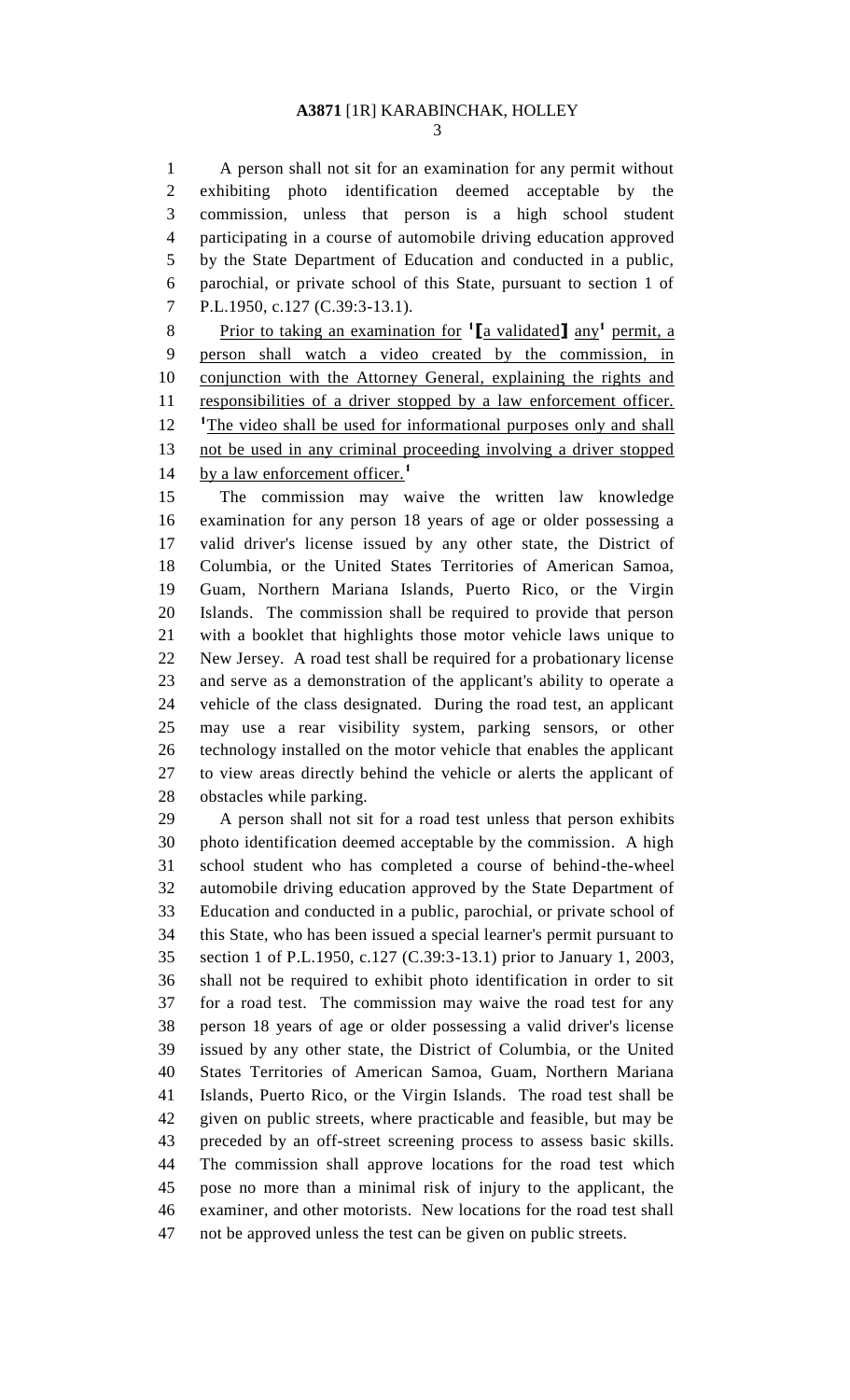A person who successfully completes a road test for a motorcycle license or a motorcycle endorsement when operating a motorcycle or motorized scooter with an engine displacement of less than 231 cubic centimeters shall be issued a motorcycle license or endorsement restricting the person's operation of the vehicles to any motorcycle with an engine displacement of 500 cubic centimeters or less. A person who successfully completes a road test for a motorcycle license or motorcycle endorsement when operating a motorcycle with an engine displacement of 231 or more cubic centimeters shall be issued a motorcycle license or endorsement without any restriction as to engine displacement. Any person who successfully completes an approved motorcycle safety education course established pursuant to the provisions of section 1 of P.L.1991, c.452 (C.27:5F-36) shall be issued a motorcycle license or endorsement without restriction as to engine displacement.

 A person issued a motorcycle license pursuant to this section may be issued a standard motorcycle license or a REAL ID motorcycle license. The chief administrator shall require an applicant for a standard motorcycle license to provide as proof of the applicant's identity, age, and residence primary and secondary documents, with which the chief administrator shall attribute point values in accordance with the point based identification verification program established pursuant to section 28 of P.L.2003, c.13 (C.39:2A-28). The point total required to prove the identity of an applicant for the standard motorcycle license shall be the same for every applicant, regardless of immigration status. In the event that the commission changes the point total threshold, the requirement that every applicant reach the same point total threshold shall remain in effect.

 In addition to requiring the person to submit satisfactory proof of identity and age, the commission shall require the person to provide:

 (1) as a condition for obtaining a standard motorcycle license, proof of the person's social security number and one document providing satisfactory proof that the person is a New Jersey resident.

 If the person does not have a social security number, the person shall either:

 (a) provide satisfactory proof of an Individual Taxpayer Identification Number; or

 (b) indicate, in a manner prescribed by the commission and consistent with all other provisions of P.L.2019, c.271 (C.39:3-10o et al.), that the person is not eligible to receive a social security number; or

 (2) as a condition for obtaining a REAL ID motorcycle license: two documents providing satisfactory proof that the person is a New Jersey resident; proof of the person's social security number or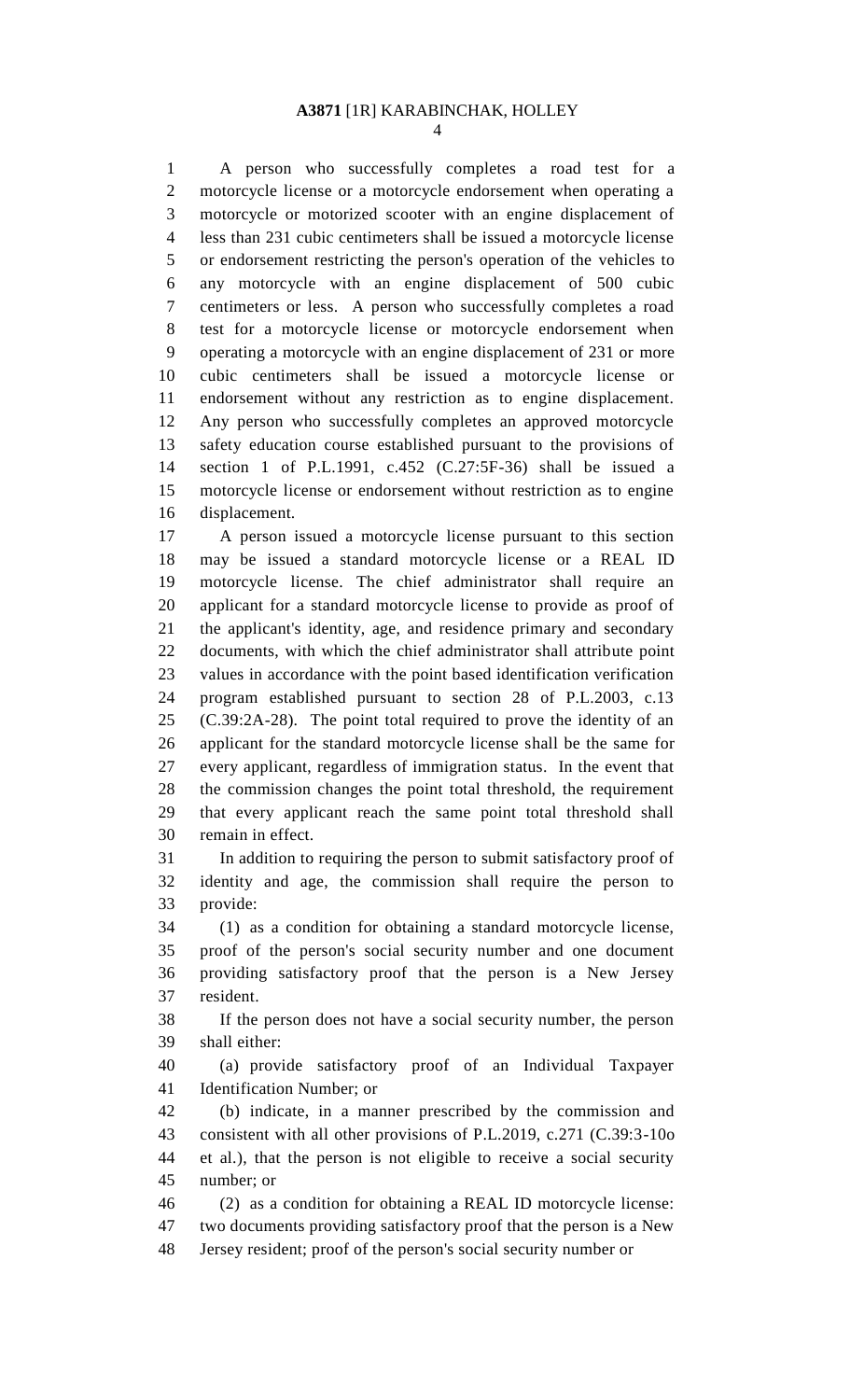verification of ineligibility for a social security number in accordance with the "REAL ID Act of 2005," Pub.L.109-13, any acts amendatory or supplementary thereto, and any federal regulations adopted thereunder; and proof that the person's presence in the United States is authorized under federal law.

 A standard motorcycle license shall indicate that the license shall not be accepted as identification for an official purpose, as that term is defined under the "REAL ID Act of 2005," Pub.L.109-13, any acts amendatory or supplementary thereto, and any federal regulations adopted thereunder.

 The commission shall issue a standard basic driver's license or a REAL ID basic driver's license to operate a motor vehicle other than a motorcycle to a person over 18 years of age who previously has not been licensed to drive a motor vehicle in this State or another jurisdiction only if that person has: (1) operated a passenger automobile in compliance with the requirements of this Title for not less than one year, not including any period of suspension or postponement, from the date of issuance of a probationary license pursuant to section 4 of P.L.1950, c.127 (C.39:3-13.4); (2) not been assessed more than two motor vehicle points; (3) not been convicted in the previous year for a violation of R.S.39:4-50, section 2 of P.L.1981, c.512 (C.39:4-50.4a), section 1 of P.L.1992, c.189 (C.39:4-50.14), R.S.39:4-129, N.J.S.2C:11-5, section 1 of P.L.2017, c.165 (C.2C:11-5.3), subsection c. of N.J.S.2C:12-1, or any other motor vehicle-related violation the commission determines to be significant and applicable pursuant to regulation; and (4) passed an examination of the applicant's ability to operate a motor vehicle pursuant to this section.

 The commission shall expand the driver's license examination by 20 percent. The additional questions to be added shall consist solely of questions developed in conjunction with the Department of Health concerning the use of alcohol or drugs as related to highway safety. The commission shall develop, in conjunction with the Department of Health, supplements to the driver's manual which shall include information necessary to answer any question on the driver's license examination concerning alcohol or drugs as related to highway safety.

 Up to 20 questions may be added to the examination on subjects to be determined by the commission that are of particular relevance to youthful drivers, including the importance of operating a motor vehicle in a manner that safely shares the roadway with pedestrians, cyclists, skaters, riders of motorized-scooters, and other non- motorized vehicles, which shall include, but not be limited to, passing a cyclist on the roadway, recognizing bicycle lanes, navigating intersections with pedestrians and cyclists, and exiting a vehicle without endangering pedestrians and cyclists, and the dangers of driving a vehicle in an aggressive manner, which shall include, but not be limited to, unexpectedly altering the speed of a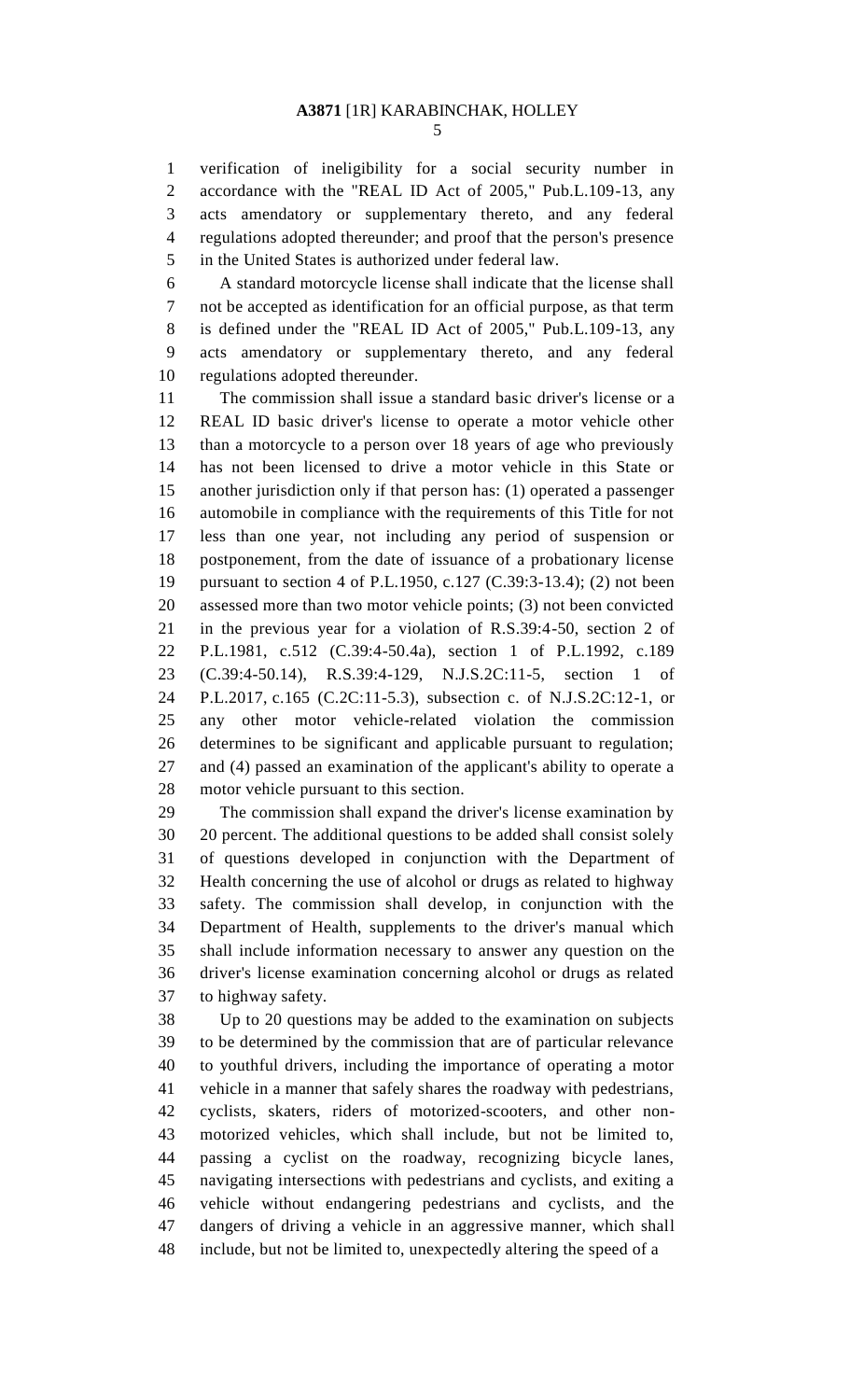vehicle, making improper or erratic traffic lane changes, disregarding traffic control devices, failing to yield the right of way, and following another vehicle too closely, after consultation with the Director of the Division of Highway Traffic Safety in the Department of Law and Public Safety.

 The commission shall expand the driver's license examination to include a question asking whether the applicant is aware of the provisions of the "Revised Uniform Anatomical Gift Act," P.L.2008, c.50 (C.26:6-77 et al.) and the procedure for indicating on the driver's license the intention to make a donation of body organs or tissues pursuant to section 1 of P.L.1978, c.181 (C.39:3-12.2).

 The commission shall expand the driver's license examination to include a question asking whether the applicant is aware of the dangers of failing to comply with this State's motor vehicle traffic laws and the "STOP for Nikhil Safety Pledge" set forth in subsection e. of R.S.39:3-41.

 The commission shall expand the driver's license examination to include questions concerning the dangers of carbon monoxide poisoning from motor vehicles and techniques for the safe operation and proper maintenance of a motor vehicle.

 Any person applying for a driver's license to operate a motor vehicle or motorized bicycle in this State shall surrender to the commission any current driver's license issued to the applicant by another state or jurisdiction upon the applicant's receipt of a driver's license for this State. The commission shall refuse to issue a driver's license if the applicant fails to comply with this provision. An applicant for a permit or license who is under 18 years of age, and who holds a permit or license for a passenger automobile issued by another state or country that is valid or has expired within a time period designated by the commission, shall be subject to the permit and license requirements and penalties applicable to State permit and license applicants who are of the same age; except that if the other state or country has permit or license standards substantially similar to those of this State, the credentials of the other state or country shall be acceptable.

 The commission shall create classified licensing of drivers covering the following classifications:

 a. Motorcycles, except that for the purposes of this section, motorcycle shall not include any three-wheeled motor vehicle equipped with a single cab with glazing enclosing the occupant, seats similar to those of a passenger vehicle or truck, seat belts and automotive steering or any vehicle defined as a motorcycle pursuant to R.S.39:1-1 having a motor with a maximum piston displacement that is less than 50 cubic centimeters or a motor that is rated at no more than 1.5 brake horsepower with a maximum speed of no more than 35 miles per hour on a flat surface.

 b. Omnibuses as classified by R.S.39:3-10.1 and school buses classified under N.J.S.18A:39-1 et seq.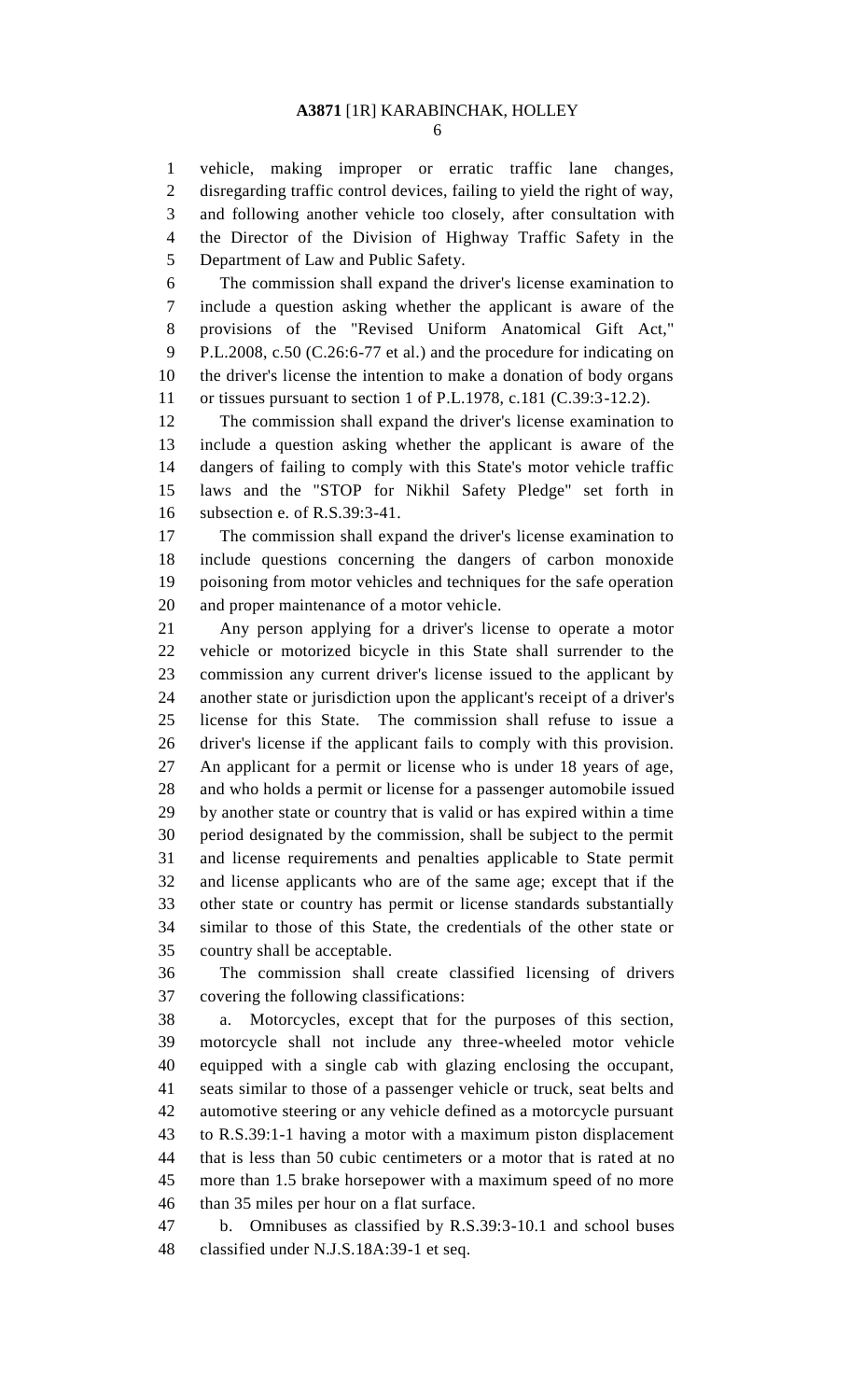c. (Deleted by amendment, P.L.1999, c.28)

 d. All motor vehicles not included in classifications a. and b. A license issued pursuant to this classification d. shall be referred to as the "basic driver's license" and may be issued as a standard basic driver's license or a REAL ID basic driver's license.

 Every applicant for a license under classification b. shall be a holder of a basic driver's license. Any issuance of a license under classification b. shall be by endorsement on the person's basic driver's license.

 A driver's license for motorcycles may be issued separately, but if issued to the holder of a basic driver's license, it shall be by endorsement on the person's basic driver's license. The holder of a basic driver's license or a separately issued motorcycle license shall be authorized to operate a motorcycle having a motor with a maximum piston displacement that is less than 50 cubic centimeters or a motor that is rated at no more than 1.5 brake horsepower with a maximum speed no more than 35 miles per hour on a flat surface.

 The commission, upon payment of the lawful fee and after it or a person authorized by it has examined the applicant and is satisfied of the applicant's ability as an operator, may, in its discretion, issue a license to the applicant to drive a motor vehicle. The license shall authorize the person to drive any registered vehicle, of the kind or kinds indicated.

 The license shall expire, except as otherwise provided, during the fourth calendar year following the date in which the license was issued and on the same calendar day as the person's date of birth. If the person's date of birth does not correspond to a calendar day of the fourth calendar year, the license shall expire on the last day of the person's birth month.

 The commission may, at its discretion and for good cause shown, issue licenses that expire on a date fixed by it. If the commission issues a REAL ID basic driver's license or REAL ID motorcycle license to a person who has demonstrated authorization to be present in the United States for a period of time shorter than the standard period of the license, the commission shall fix the expiration date of the license at a date based on the period in which the person is authorized to be present in the United States under federal immigration laws. The commission may renew the person's REAL ID basic driver's license or REAL ID motorcycle license only if it is demonstrated that the person's continued presence in the United States is authorized under federal law. The fee for licenses with expiration dates fixed by the commission shall be fixed by the commission in amounts proportionately less or greater than the fee herein established.

 The required fee for a license for the license period shall be as follows, subject to adjustment pursuant to section 16 of P.L.2007, c.335 (C.39:2A-36.1):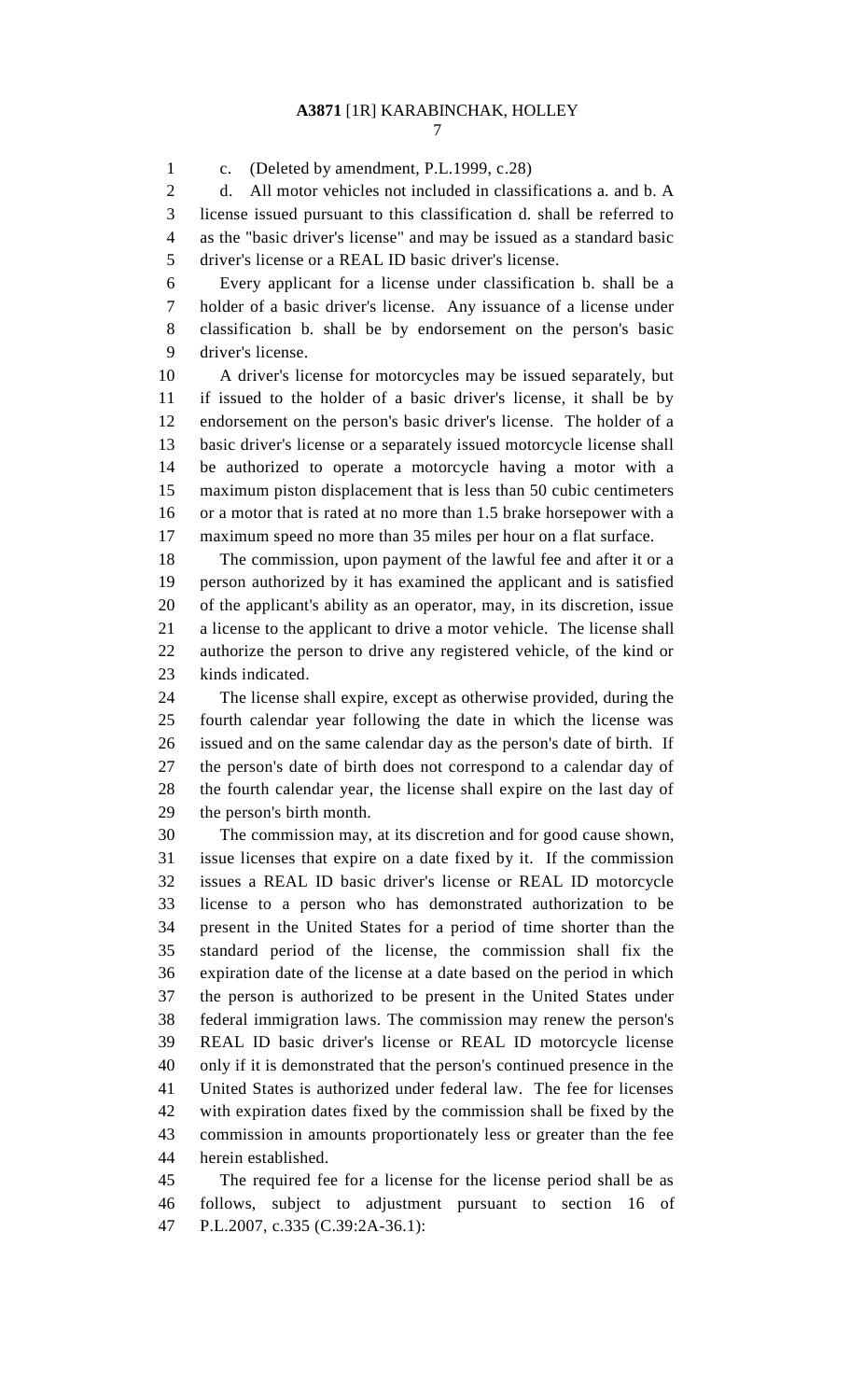Standard motorcycle license or endorsement: \$18.

REAL ID motorcycle license: \$29.

Omnibus or school bus endorsement: \$18.

Standard basic driver's license: \$18.

REAL ID basic driver's license: \$29.

 The commission shall waive the payment of fees for issuance of omnibus endorsements whenever an applicant establishes to the commission's satisfaction that the applicant will use the omnibus endorsement exclusively for operating omnibuses owned by a nonprofit organization duly incorporated under Title 15 or 16 of the Revised Statutes or Title 15A of the New Jersey Statutes.

 The commission shall issue licenses for the following license period on and after the first day of the calendar month immediately preceding the commencement of the period, the licenses to be effective immediately.

 All applications for renewals of licenses shall be made in a manner prescribed by the commission and in accordance with procedures established by it.

 The commission in its discretion may refuse to grant a permit or license to drive motor vehicles to a person who is, in its estimation, not a proper person to be granted a permit or license, but a defect of the applicant shall not debar the applicant from receiving a permit or license unless it can be shown by tests approved by the commission that the defect incapacitates the applicant from safely operating a motor vehicle.

 A person issued a basic driver's license pursuant to this section may be issued a standard basic driver's license or a REAL ID basic driver's license. The chief administrator shall require an applicant for a standard basic driver's license to provide as proof of the applicant's identity, age, and residence primary and secondary documents, with which the chief administrator shall attribute point values in accordance with the point based identification verification program established pursuant to section 28 of P.L.2003, c.13 (C.39:2A-28). The point total required to prove the identity of an applicant for the standard basic driver's license shall be the same for every applicant, regardless of immigration status. In the event that the commission changes the point total threshold, the requirement that every applicant reach the same point total threshold shall remain in effect.

 In addition to requiring an applicant for a driver's license to submit satisfactory proof of identity and age, the commission also shall require the applicant to provide:

 (1) as a condition for obtaining a permit and standard basic driver's license, proof of the person's social security number and one document providing satisfactory proof that the applicant is a New Jersey resident. If the person does not have a social security number, the person shall either: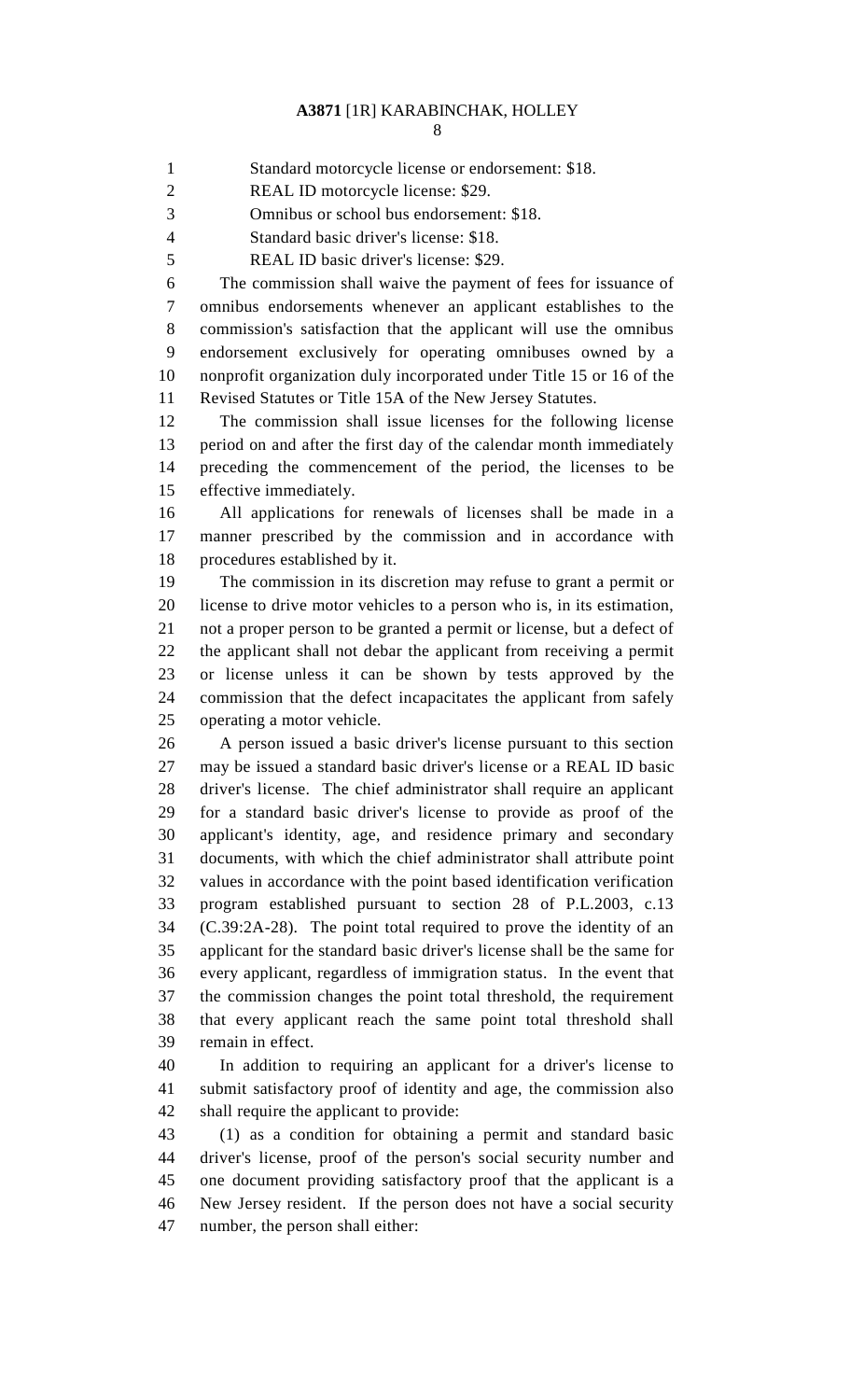(a) provide satisfactory proof of an Individual Taxpayer Identification Number; or

 (b) indicate, in a manner prescribed by the commission and consistent with all other provisions of P.L.2019, c.271 (C.39:3-10o et al.), that the person is not eligible to receive a social security number; or

 (2) as a condition for obtaining a REAL ID basic driver's license: two documents providing satisfactory proof that the applicant is a New Jersey resident; proof of the applicant's social security number or verification of ineligibility for a social security number in accordance with the "REAL ID Act of 2005," Pub.L.109- 13, any acts amendatory or supplementary thereto, and any federal regulations adopted thereunder; and proof that the applicant's presence in the United States is authorized under federal law.

 A standard basic driver's license shall indicate that the license shall not be accepted as identification for an official purpose, as that term is defined under the "REAL ID Act of 2005," Pub.L.109-13, any acts amendatory or supplementary thereto, and any federal regulations adopted thereunder.

 If the commission has reasonable cause to suspect that any document presented by an applicant pursuant to this section is altered, false, or otherwise invalid, the commission shall refuse to grant the permit or license until the time when the document may be verified by the issuing agency to the commission's satisfaction.

 A person violating this section shall be subject to a fine not exceeding \$500 or imprisonment in the county jail for not more than 60 days, but if that person has never been licensed to drive in this State or any other jurisdiction, the applicant shall be subject to a fine of not less than \$200 and, in addition, the court shall issue an order to the commission requiring the commission to refuse to issue a license to operate a motor vehicle to the person for a period of not less than 180 days. The penalties provided for by this paragraph shall not be applicable in cases where failure to have actual possession of the operator's license is due to an administrative or technical error by the commission.

 Nothing in this section shall be construed to alter or extend the expiration of any license issued prior to the date this amendatory and supplementary act becomes operative.

 Any documents and personal information, including an applicant's photograph, obtained by the commission from an applicant for a standard basic driver's license or standard motorcycle license shall be confidential, shall not be considered a government record pursuant to P.L.1963, c.73 (C.47:1A-1 et seq.), P.L.2001, c.404 (C.47:1A-5 et al.), or the common law concerning access to government records, and shall not be disclosed by the commission for any purpose related to Title 8 of the United States Code without the informed consent of the applicant, a warrant signed by a State or federal judge, or a lawful court order or